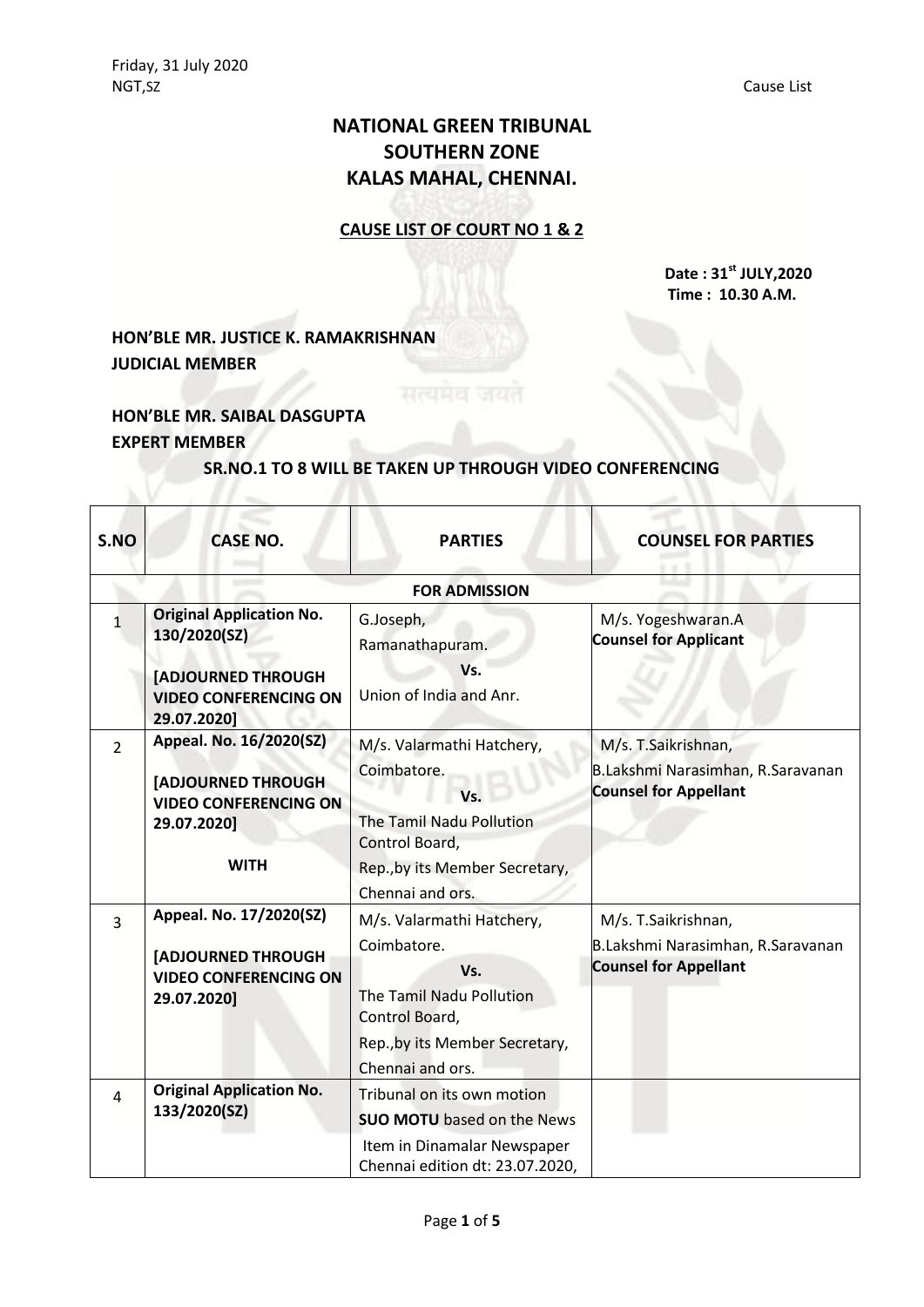| 5              | <b>Original Application No.</b><br>134/2020(SZ) | "Panic due to Gas released out<br>for 15ft height from the pipeline<br>of Natural Gas Company".<br>Vs.<br>The Chief Secretary to Govt. of<br>Tamil Nadu,<br>Chennai, Tamil Nadu and Ors.<br>Tribunal on its own motion<br><b>SUO MOTU</b> based on the News<br>Item in Dinamalar Newspaper                                    |                                                                                                                                                                                                                                                                                                                                                       |
|----------------|-------------------------------------------------|-------------------------------------------------------------------------------------------------------------------------------------------------------------------------------------------------------------------------------------------------------------------------------------------------------------------------------|-------------------------------------------------------------------------------------------------------------------------------------------------------------------------------------------------------------------------------------------------------------------------------------------------------------------------------------------------------|
|                |                                                 | Chennai edition dt: 23.07.2020,<br>"Sewage Water flows like River<br>in Streets".<br>Vs.<br>The District Collector,<br>Chennai District, Chennai and<br>Ors.                                                                                                                                                                  |                                                                                                                                                                                                                                                                                                                                                       |
| 6              | <b>Original Application No.</b><br>135/2020(SZ) | Tribunal on its own motion<br><b>SUO MOTU</b> based on the News<br>Item in Dinamalar Newspaper<br>Chennai edition dt: 23.07.2020,<br>" Danger to Puzhuthivakkam<br>Chitheri Lake due to River like<br>flow of Sewage water".<br>Vs.<br>The Principal Secretary to<br>Government, Public Works<br>Department, Chennai and Ors. |                                                                                                                                                                                                                                                                                                                                                       |
|                |                                                 | <b>FOR REPORT</b>                                                                                                                                                                                                                                                                                                             |                                                                                                                                                                                                                                                                                                                                                       |
| $\overline{7}$ | <b>Original Application No.</b><br>62/2017(SZ)  | Fr.JosephArackaparambil<br>Kerala State and anr<br>Vs.<br>M/s. Bee Vee Jay Associates<br>Kerala State and Ors.                                                                                                                                                                                                                | M/s.VargheseK.Paul<br><b>Counsel for Applicant</b><br>M/s. M.A.AbdulHakhim<br>for R1, R2, R4<br>M/s. E.K.Kumaresan<br>for R3, R5, R6 & R11<br>M/s. V.K.RemaSmirithi for R7<br>M/s. D.S.Ekambaram for R8<br>M/s. VidhyalakshmiVipin for R9<br>M/s. P.Mohandas for R10<br>M/s.M.Sumathi for R12<br><b>FOR CONSIDERATION OF STATUS</b><br><b>REPORT]</b> |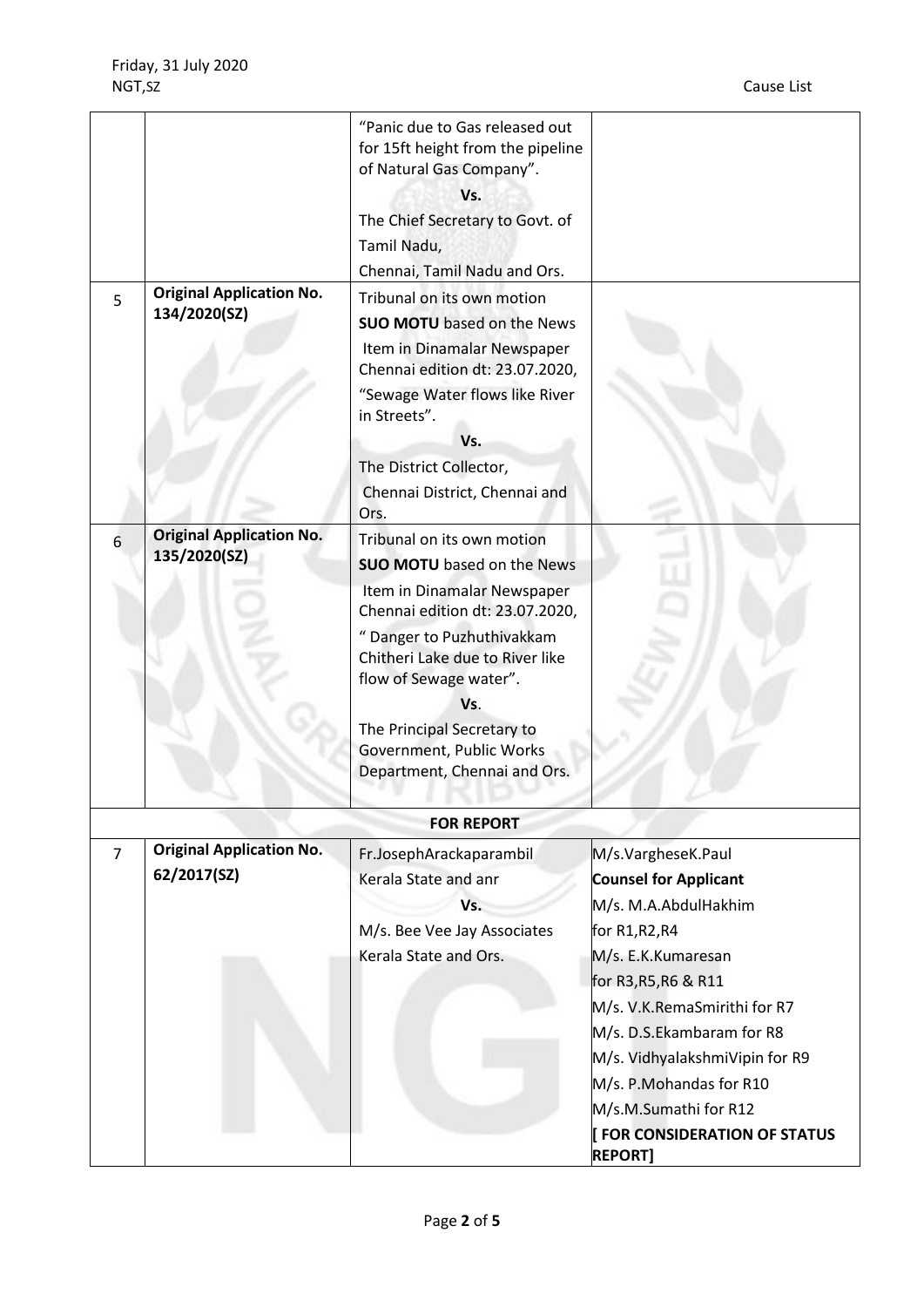| 8  | <b>Original Application No.</b><br>217/2017(SZ)<br>[ADJOURNED THROUGH<br><b>VIDEO CONFERENCING ON</b><br>29.07.2020]   | Kamarudheen<br>Vs.<br>The Kerala State Pollution<br>Control Board and Ors.                                                                                                                                                                                                                           | M/s. Kamaleshkannan<br><b>Counsel for Applicant</b><br>M/s. Rema Smirithi.V.K for R1<br>M/s. Gupta & Ravi for R3<br>[FOR SUBMITTING THE REPORT]                                                                                                                                                                                                                                            |
|----|------------------------------------------------------------------------------------------------------------------------|------------------------------------------------------------------------------------------------------------------------------------------------------------------------------------------------------------------------------------------------------------------------------------------------------|--------------------------------------------------------------------------------------------------------------------------------------------------------------------------------------------------------------------------------------------------------------------------------------------------------------------------------------------------------------------------------------------|
| 9  | <b>Original Application No.</b><br>195/2016(SZ)                                                                        | SR.NO. 9 & 10 WILL BE TAKEN UP ON 16.09.2020 THROUGH VIDEO CONFERENCING<br><b>Tandur Citizens Welfare</b><br>Society<br><b>Rangareddy District</b><br><b>Example 19 Vs.</b><br>Government of Telangana,<br>Rep by its Secretary<br><b>Environment and Forest</b><br>Department,<br>Hyderabad andOrs. | M/s. K.R.Nishanth<br><b>Counsel for Applicant</b><br>M/s. H.Yasmeen Ali for R1, R6, R8<br>M/s.G.M.Syed Nurullah Sheriff<br>for R2<br>M/s.D.S.Ekambaram for R3<br>M/s.T.Saikrishnan for R4<br>M/s.K.Muthamil Raja for R7<br>M/s Saritalal for R9<br>M/s.R.Parthasarathy for R10 & R12<br>M/s. T.Velumani &<br>T.Magendiran for R11<br>M/s.T.Balaji for R13<br>[FOR CONSIDERATION OF REPORT] |
| 10 | <b>Original Application No.</b><br>01/2020(SZ)<br><b>[HEARD THROUGH VIDEO</b><br><b>CONFERENCING ON</b><br>29.05.2020] | Tribunal on its own motion<br>Suo Motu based on the News<br>Item in DinamalarTamil<br>newspaper, "Danger of<br>spread of communicable disease<br>as a result of dumping of Human<br>wastes in Rainwater Drain".<br>Vs.<br>The Government of Tamil Nadu,<br>Rep by its chief Secretary<br>and Ors.    | M/s. S.N. Parthasarathy<br>for R1 to R5<br>M/s. Abdul Saleem, Saravanan,<br>Akshaya for R6<br><b>FOR CONSIDERATION OF REPORT]</b>                                                                                                                                                                                                                                                          |
|    |                                                                                                                        | SR.NO. 11 WILL BE TAKEN UP ON 09.09.2020 THROUGH VIDEO CONFERENCING                                                                                                                                                                                                                                  |                                                                                                                                                                                                                                                                                                                                                                                            |
| 11 | <b>Original Application No.</b><br>233/2017(SZ)<br><b>HEARD THROUGH VIDEO</b><br><b>CONFERENCING ON</b>                | V.Jagadeesh<br>Vs.<br>The Secretary to the<br>Government,<br>Revenue Department,                                                                                                                                                                                                                     | M/s. B.S. Jhothiraman<br><b>Counsel for Applicant</b><br>M/s. Kamalesh Kannan<br>for R1, R3, R5, R6                                                                                                                                                                                                                                                                                        |
|    | 11.06.2020]                                                                                                            | Government of Tamil Nadu,<br>Chennai and Ors.                                                                                                                                                                                                                                                        | M/s. Me.Saraswathy for R2<br>M/s. Abdul Saleem and<br>Mr.Saravanan for R4<br>M/s. Stanley Hebzon Singh                                                                                                                                                                                                                                                                                     |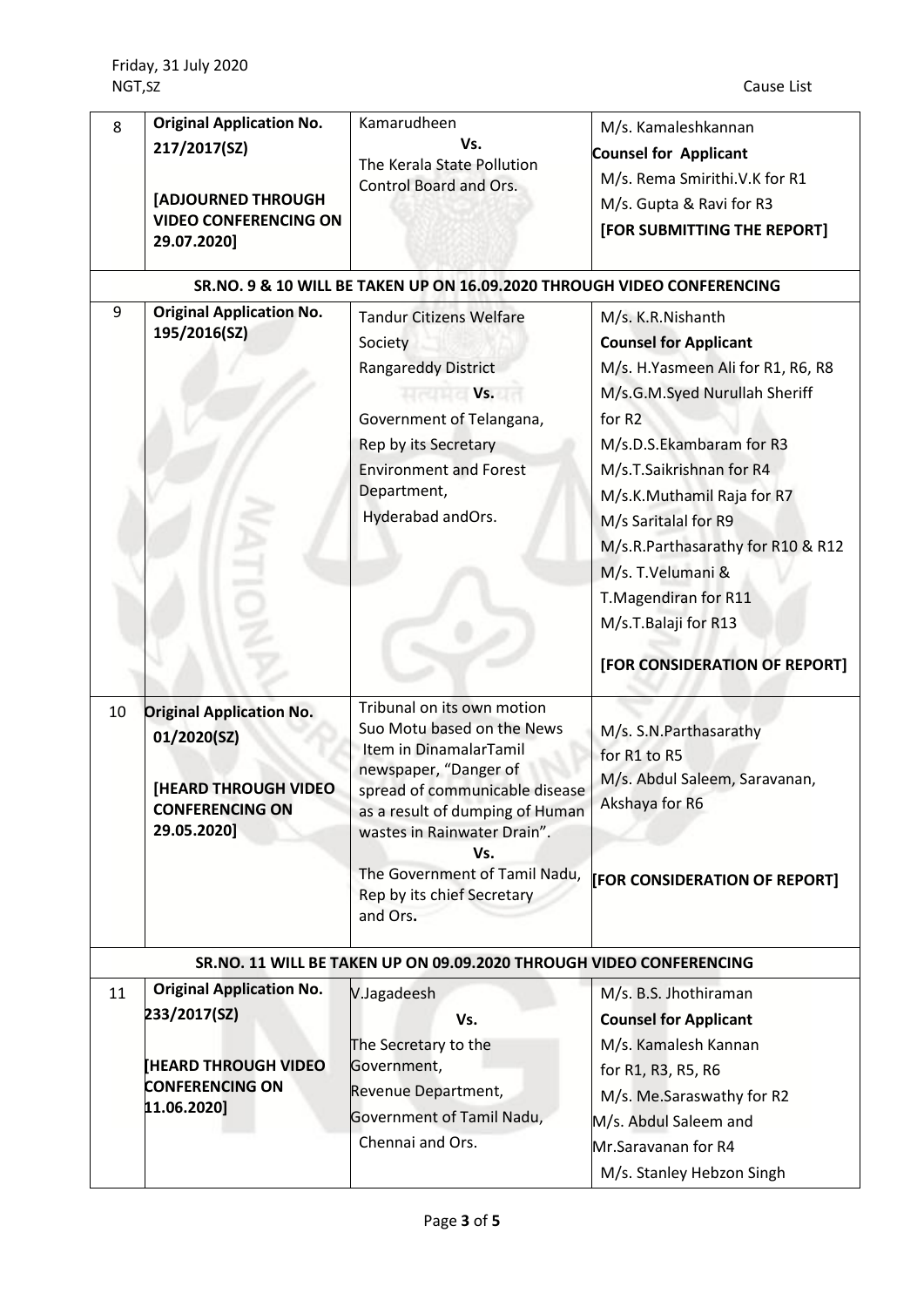|    |                                                                                                                                               |                                                                                                                                                                                                             | for R8 & R10                                                                                                                                                                                                                            |
|----|-----------------------------------------------------------------------------------------------------------------------------------------------|-------------------------------------------------------------------------------------------------------------------------------------------------------------------------------------------------------------|-----------------------------------------------------------------------------------------------------------------------------------------------------------------------------------------------------------------------------------------|
|    |                                                                                                                                               |                                                                                                                                                                                                             | [FOR CONSIDERATION OF REPORT]                                                                                                                                                                                                           |
|    |                                                                                                                                               | SR.NO.12 WILL BE TAKEN UP ON 11.09.2020 THROUGH VIDEO CONFERENCING                                                                                                                                          |                                                                                                                                                                                                                                         |
| 12 | <b>Original Application No.</b><br>22/2019 (SZ)<br><b>[HEARD THROUGH VIDEO</b><br><b>CONFERENCING ON</b><br>06.07.2020]                       | Reghu Kumar<br>Vs.<br>The Chairman, Tamil Nadu<br><b>Pollution Control Board</b><br>And Ors.<br>मत्यमत                                                                                                      | M/s. C.K.M.Appaji<br><b>Counsel for Applicant</b><br>M/s. C. Kasirajan for R1,R2<br>M/s. Kamalesh Kannan<br>for R3 to R7<br>M/s. M.Arokiyaraj for R8 to R11<br>[FOR STATUS REPORT]                                                      |
|    |                                                                                                                                               | SR.NO.13 WILL BE TAKEN UP ON 21.09.2020 THROUGH VIDEO CONFERENCING                                                                                                                                          |                                                                                                                                                                                                                                         |
| 13 | <b>Original Application No.</b><br>29/2020(SZ)<br>&<br>I.A No.61/2020<br><b>[HEARD THROUGH VIDEO</b><br><b>CONFERENCING ON</b><br>08.06.2020] | M/s. Sajimon Salim<br>Vs.<br>Union of India and Ors.                                                                                                                                                        | M/s. Taaurs Associates<br>S.Kamalesh Kannan &<br>S.SaiSathyaJith<br><b>Counsel for Applicant</b><br>M/s. M.R.Gokul Krishnan for R1 & R5<br>M/s. E.K.Kumaresan for R2,R3,R4<br>M/s. Rema Smrithi for R6<br>[FOR CONSIDERATION OF REPORT] |
|    |                                                                                                                                               | SR.NO.14 WILL BE TAKEN UP ON 26.08.2020 THROUGH VIDEO CONFERENCING                                                                                                                                          |                                                                                                                                                                                                                                         |
| 14 | <b>Original Application</b><br>No.45/2020(SZ)<br><b>[HEARD THROUGH VIDEO</b><br><b>CONFERENCING ON</b><br>11.06.2020]                         | Tribunal on its own motion<br><b>SUO MOTU</b> based on the News<br>Item in MalayalaManorama<br>Newspaper dt: 17.02.2020,<br>Chennai edition "Forest fire<br>takes Lives - 3 foresters dead in<br>Thrissur". | M/s. E.K. Kumresan and<br>Mr. G. Prabhu For R1                                                                                                                                                                                          |
|    | [ADJOURNED THROUGH<br><b>VIDEO CONFERENCING ON</b><br>23.07.2020]                                                                             | Vs.<br>Additional Chief Secretary,<br>Forests and Wildlife,<br>Thiruvananthapuram,<br>Kerala State and Ors.                                                                                                 | [FOR CONSIDERATION OF REPORT]                                                                                                                                                                                                           |
|    |                                                                                                                                               | SR.NO. 15 WILL BE TAKEN UP ON 19.08.2020 THROUGH VIDEO CONFERENCING                                                                                                                                         |                                                                                                                                                                                                                                         |
| 15 | <b>Original Application No.</b><br>57/2017(SZ)<br>&                                                                                           | Heritage Estate Apartment<br><b>Owners Association</b><br>Vs.                                                                                                                                               | M/s. Abdul Azeem Kalebudde<br><b>Counsel for Applicant</b><br>M/s.M.R.Gokul Krishnan                                                                                                                                                    |
|    | .A No.60/2020(SZ)                                                                                                                             | Union of India and Ors.                                                                                                                                                                                     | for R1 & R6<br>M/s. Darpan for R2, R4, R5, R9<br>M/s. Ajay Nandalikefor R3<br>M/s. K.G. Vasudevan for R7                                                                                                                                |